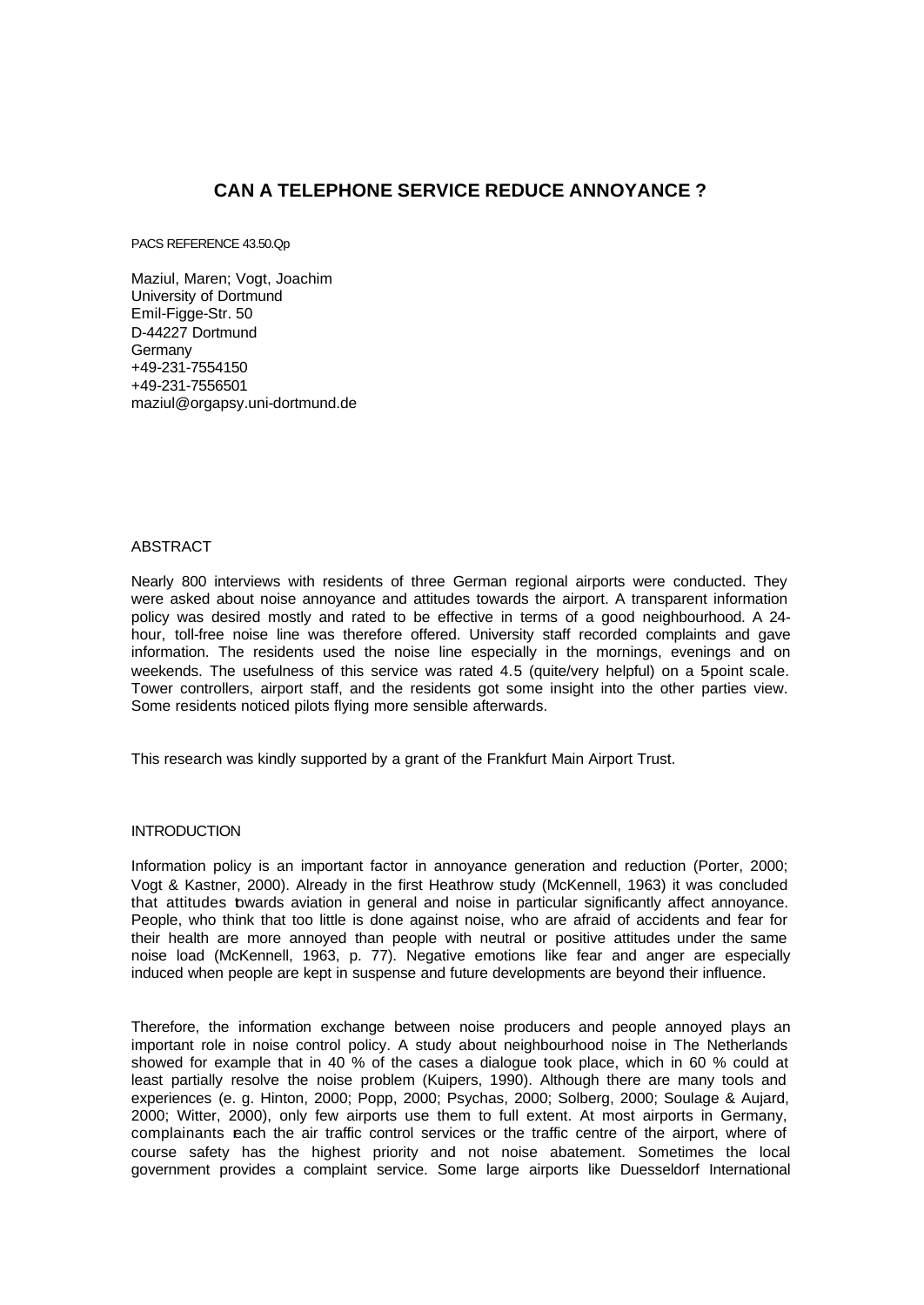engaged public relations offices for this purposes. All these operators do not systematically collect and analyse data with the aim to diagnose and solve the most important problems. An exception is BAA Heathrow (Witter, 2000), which operates a Community Information Office. The complaints are entered into a Noise Complaint Data Base, which gives information capable of designing noise abatement procedures. As described by Flindell and Witter (1999), noise complaints in Heathrow are related to a noise and track monitoring system. Deviations from the flight paths are pursued and the residents are called back and informed. They additionally are invited into the visitors centre for more information. Heathrow also has a citizen forum, where people come together to discuss noise problems and potential abatement procedures. The exchange of arguments alone is seen a necessary preposition to find agreements. The average annual number of noise calls varies around 3´300 and represents about 1% of residents in the 57 dB(A) zone.

An example of a governmental noise phone is given by the city of Garbsen near Hannover Airport. The green party installed a noise line including fax and email under the motto "noise is annoying", but only for three days a year from 1800 to 2100 hours (November 2000 and September 2001). The aim was to identify focal points with respect to noise problems and to act accordingly. The green party stated the noise line very successful and reported 100 complaints. However, these were not systematically documented or analysed.

In view of the importance of information policy in annoyance generation and reduction, disappointingly rare examples are existing considering this way of annoyance abatement. The following study investigated noise annoyance, attitudes towards the airport, the role of information policy and their mutual influences. From the results of a first data gathering, a personal and online way of information exchange (mobile noise phone; NoiseCall) between the airport and its residents was derived. In order to evaluate the success, interviews with residents were conducted before and after installation of the NoiseCall, subsequently referred to as preand post-interviews. Moreover, during the NoiseCalls themselves, the residents were asked how useful the service is to them.

# **METHOD**

The study has been conducted at three German regional airports varying in size. Airport one is a fast growing regional airport. Passengers increased from 72´867 in the year 1980 to 677´400 in 1999. 45´134 movements are expected for the busiest six months of the year 2010, mainly propeller aircraft up to and beyond 5.7 tons maximum take-off weight and jet aircraft up to 150 tons like the B737-500. A serious problem is its location in a densely populated area. The airport has developed from a sporting airfield founded in the sixties. Managers and politicians did not foresee this development and therefore many dementi were given, for example that charter traffic could never establish, which proved false in the end. The people living in the vicinity of the airport naturally developed great mistrust against the airport management and politicians. The term "salami-tactic" was found for this kind of slice-by-slice airport extension. Most recently, the airport obtained the licence for 160 landings after 2200 hours in the six busiest months of the year, which is a break of a long-held taboo and a problem in terms of medical noise effects. The daytime average noise level Leq varied within a small range of 53 to 58 dB(A) in the exposed investigation areas and was much higher than in the no noise control area (40 dB(A)).

Airport two is a regional airport with 47.000 movements in the six busiest months of the year 1999. Moreover, helicopters and sporting planes play an important role since several flying schools and aeroclubs have their home bases here. The airport plans an extension, which keeps the total number of movements constant but reduces small propeller aircraft and increases ICAO 16 propeller airplanes by 42 % and jets by 580 % in the year 2010. In the past few years great mistrust towards the airport has been developed, in the view of the residents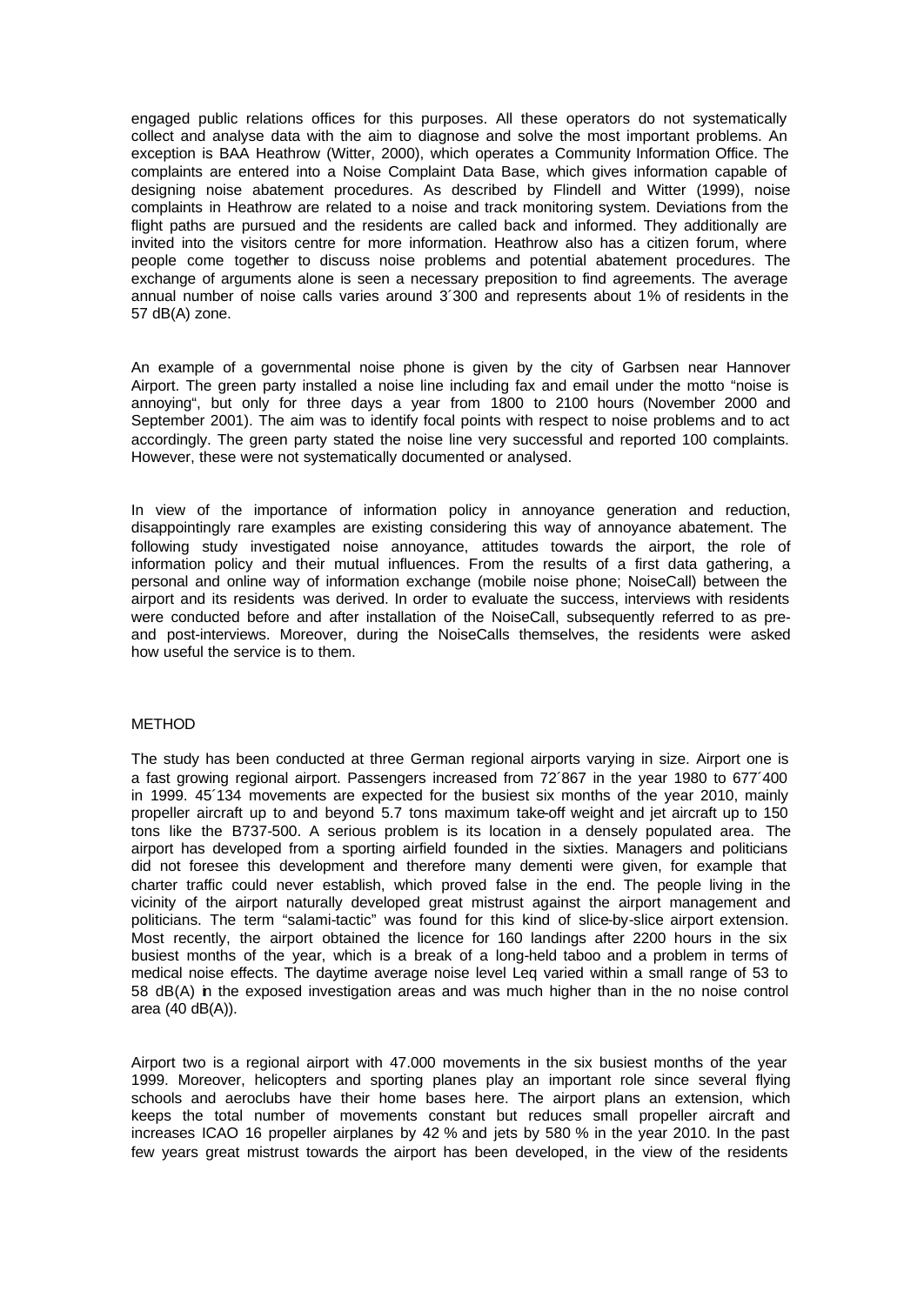due to an insufficient information policy of the airport management. Daytime Leq values ranged from 40 to 60 dB(A) around airport two. Thus airport one and two were in similar ranges.

Airport three hosts at present several helicopter builders, parachuting and flying clubs, and one charter flight a week during summer. The extension of airport three to an international airport was applied for. With great effort, different lengths and positions of the runway were simulated with respect to noise contours. In one case, the number of people exposed to a daytime Leq of 45 dB(A) will be reduced from currently over 7´000 to 4´000 despite the increase in traffic. Although this high sophisticated airport planning will rather reduce than increase noise problems in objective terms, the residents naturally fear more noise and pollution. Daytime Leq values ranged from 35 to 48 around airport three. Thus, among the studied airports, airport three was by far the least noisy.

The Dortmund University NoiseCall was offered six weeks at airport one, sixteen weeks at airport two and eight weeks at airport three. Residents were invited to call free of charge 24 hours during these time periods. The calls were transferred to a mobile phone operated by psychologists, who were well informed about aviation in general and the noise situation at the respective airport in particular. They recorded complaints, gave information to the residents, asked them to what extent they were annoyed (Table 1). If necessary and/or desired by the caller, airport or air traffic control were contacted for more information, which was later passed on to the residents. Finally, in order to evaluate the service, the callers were asked, how useful they find the NoiseCall. All ratings were made according to the 5-point category scales of Rohrmann (1978). The usefulness categories were for example not at all (1), a little (2), moderately (3), quite (4), and highly (5) useful. Moreover, before and after installation, residents were pre- and post-interviewed as described by Haugg and Vogt (this conference). Table 2 gives an overview of the number of interviews in the different stages of the study at the three airports.

Table 1: Structure of the NoiseCall interview.

| Case            | Sex, age, investigation area                                                          |  |  |  |
|-----------------|---------------------------------------------------------------------------------------|--|--|--|
| characteristics | Code, date, time of day                                                               |  |  |  |
| Complaint       | Reason for the call, date and time of the noise event, description of the             |  |  |  |
|                 | aeroplane, flight routes and heights, activity being disturbed, extent of             |  |  |  |
|                 | interference and annoyance (five point rating scale)                                  |  |  |  |
| Potential       | counter- What could the airport do to tackle the specific problem which triggered the |  |  |  |
| measures        | call, probability that thereby the attitude of the caller towards the airport         |  |  |  |
|                 | would change (five point rating scale), usefulness of the NoiseCall (five             |  |  |  |
|                 | point rating scale), if medium or less useful what can be improved, two               |  |  |  |
|                 | further questions on specific noise problems of the respective airport (see           |  |  |  |
|                 | Haugg & Vogt, this conference)                                                        |  |  |  |
| Ring back       | Time, date, and telephone number for a ring back if necessary and/or                  |  |  |  |
|                 | desired, satisfaction with ring back (five point rating scale), if medium or          |  |  |  |
|                 | less satisfied what else was desired                                                  |  |  |  |

Table 2: Number of interviews at the three airports.

| Airport | Pre-interviews | Noise calls | Post-interviews | cotal |
|---------|----------------|-------------|-----------------|-------|
| One     | 120            |             |                 | 190   |
| Two     | 183            | 65          |                 | דרכ   |
| Three   |                | 28          | 76              | 75    |
| Total   | 474            | 120         | 198             | 792   |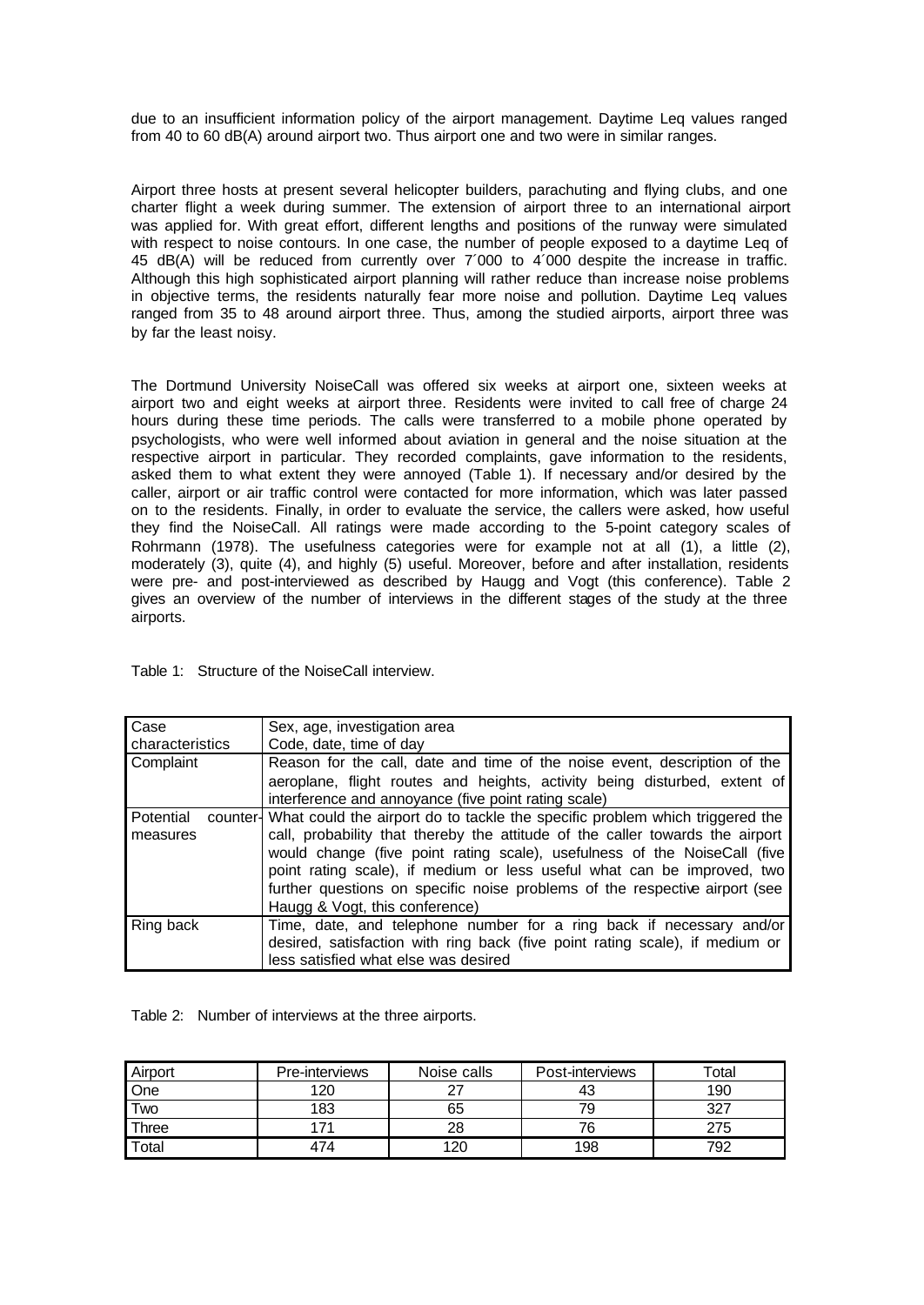### **RESULTS**

Figure 1 shows that 30 % of all pre-interviewed residents mentioned an open and comprehensive information flow as the most important step to achieve and maintain a good neighbourhood. It outranked even active noise control measures ("reduce noise" in Figure 1) or the prevention of further extensions of the airport ("freeze status quo" in Figure 1). At airport one, which is already a large regional airport, the residents also mentioned monetary compensation as potential measure. Airport three on the other hand, having the smallest noise load, also had the least percentages of desires for physical abatement procedures and the highest acceptance ("nothing/accepted" in Figure 1).



Figure 1: "What can the airport do to achieve and maintain a good neighbourhood?" Percentages of post-hoc categorised answers at the three airports in 474 preinterviews.

The great majority of the residents at all airports consequently voted for a personal way of information exchange. The NoiseCall was designed to meet this desire. The residents of airport one and two used the 24-hour service and called especially in the early mornings, when the first start-ups were heard, for example at 0530 hours at airport two. Also in the evenings – all airports operated until 2200 hours – a cumulative frequency of incoming calls was recorded. Residents of airport three, which has no clear inbound and outbound traffic peak, called preferably during midday breaks and weekends.

Most callers complained about single intensive noise events for example a training helicopter, an extraordinary loud sporting plane or low-flying charter aircraft. The operator could give general information about flight paths and flight levels. If necessary or desired by the caller, the airport or air traffic control services were contacted and further information was obtained and passed on to the resident. During the back ring, single residents reported that in the meantime the situation had improved. It was the impression of the operators that tower controllers were reminded of noise reducing flight manoevres and accordingly gave instructions to the pilots.

At all airports, this service was on average rated very useful (4.5 on 5point scale). Tested against the centre of the scale, the positive mean rating was statistically significant (p=0.000).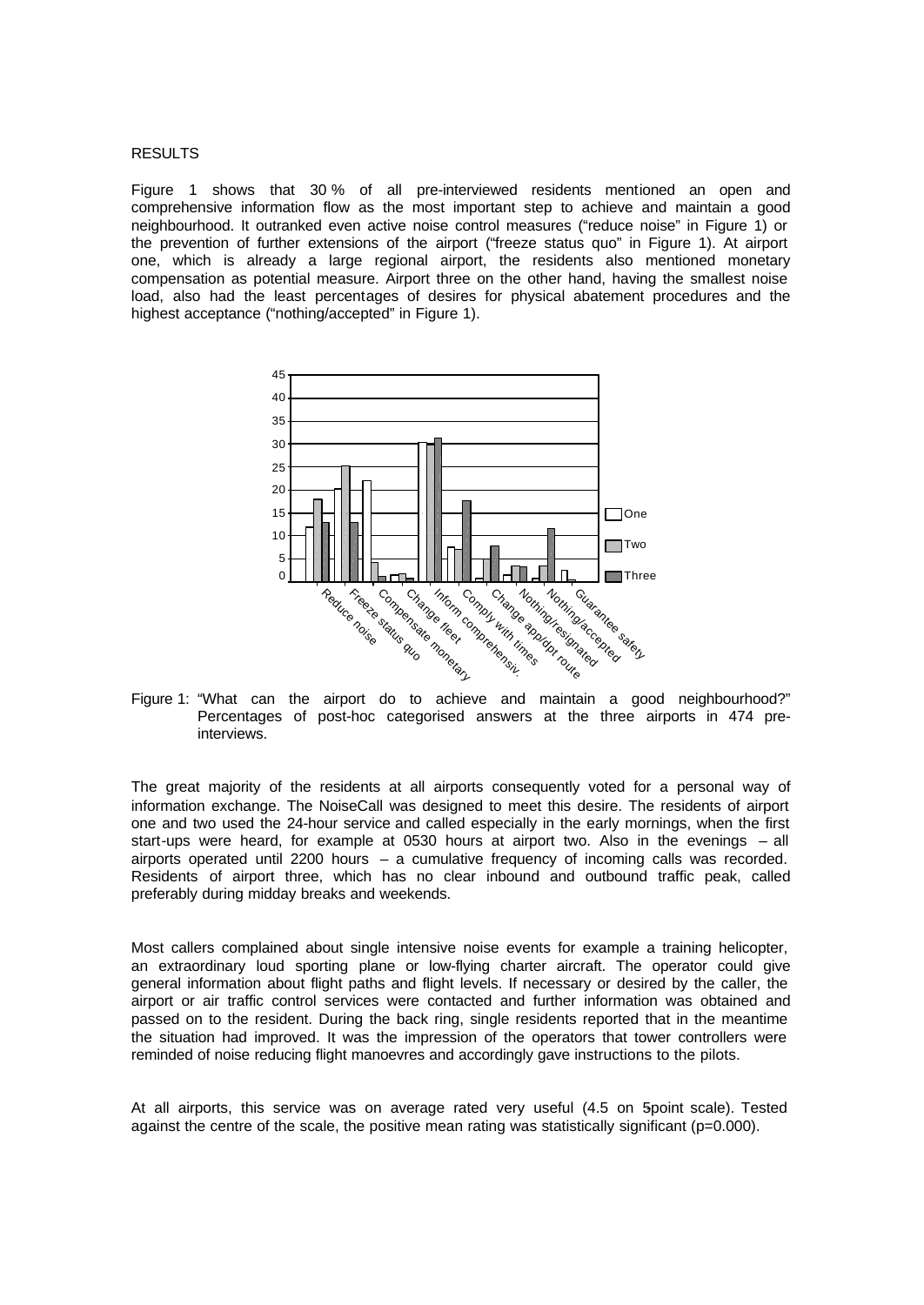Figure 3 shows the average annoyance rating before and after installation of the NoiseCall at the three airports. Although the callers appreciated the NoiseCall very much, the general community rating did not change significantly. This was due to the majority of non-users, who did not report an annoyance reduction. However, the average annoyance of the users decreased from 3.0 (medium annoyed) to 2.6, which failed statistical significance only by 1%  $(p=0.060)$ .



Figure 3: Mean annoyance  $\pm$  standard error before and after introduction of the NoiseCall at the three airports in 474 pre- and 198 post-interviews.

An analysis of variances with the within-subject factor time (pre, post) and the group factor airport for the data displayed in Figure 3 revealed a main effect of the airport ( $F_{2,145}=5.645$ ; p=0.004). Post-hoc t-tests showed that the residents of airport three were significantly less annoyed than those at airport two, while all other comparisons were below statistical significance ( $p_{one,two}=1.000$ ;  $p_{one,three}=0.203$ ;  $p_{wo,three}=0.004$ ). This result can be attributed to the lower noise levels at airport three.

# **CONCLUSION**

The Dortmund University NoiseCall paid tribute to the fact that only about one third of noise annoyance is due to noise level and two thirds to information policy and other non-acoustical moderators. Altogether, the NoiseCall proved an adequate tool for the relatively few people using it. However, it could not reduce community response in general. Further statistical analysis will focus on the annoyance reduction of NoiseCall users compared to non-users. Moreover, several proposals of residents to make the NoiseCall more attractive are investigated to increase the number of users.